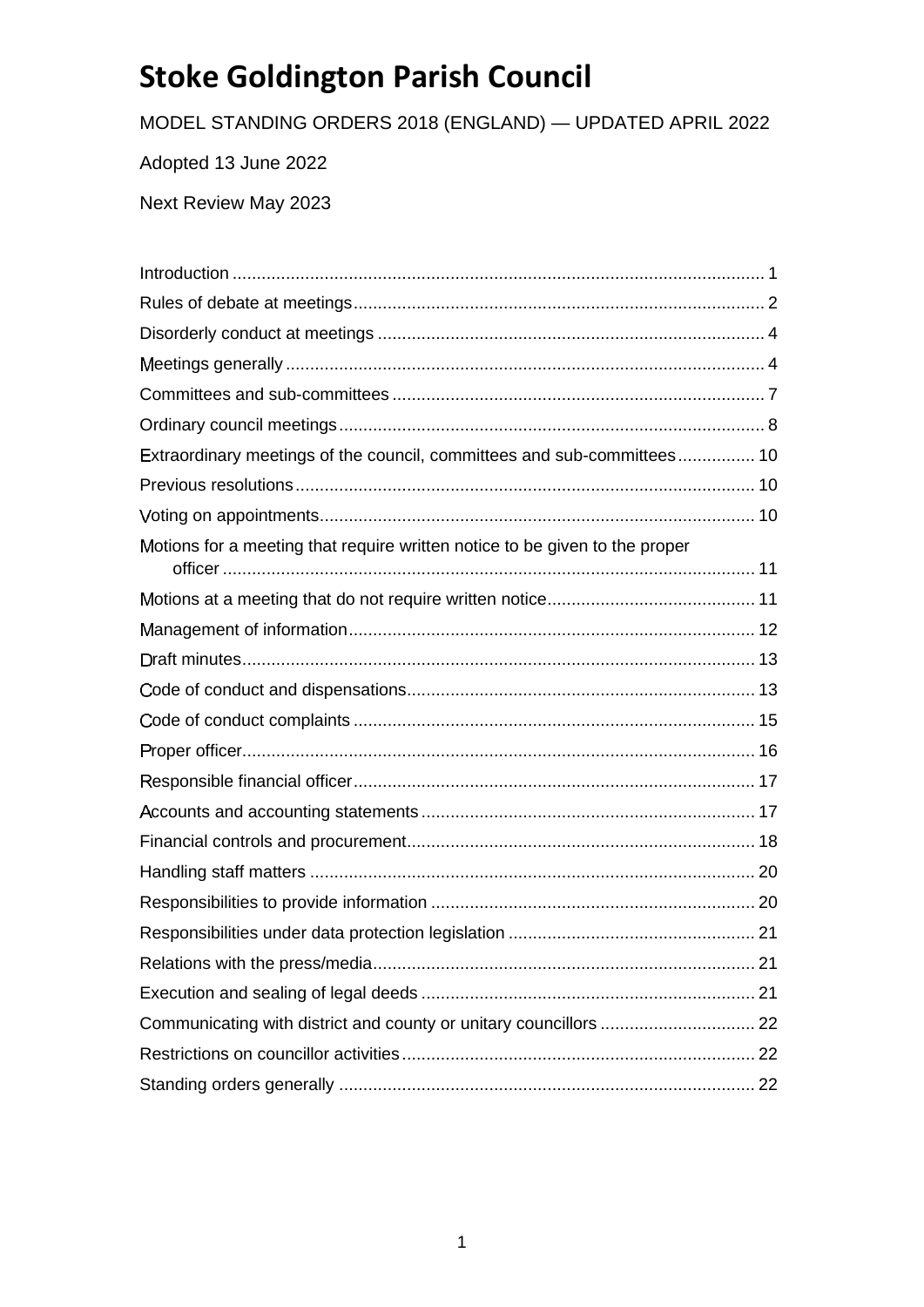#### <span id="page-1-0"></span>**RULES OF DEBATE AT MEETINGS**  $1<sub>1</sub>$

- a Motions on the agenda shall be considered in the order that they appear unless the order is changed at the discretion of the chair of the meeting.
- b A motion (including an amendment) shall not be progressed unless it has been moved and seconded.
- c A motion on the agenda that is not moved by its proposer may be treated by the chair of the meeting as withdrawn.
- d If a motion (including an amendment) has been seconded, it may be withdrawn by the proposer only with the consent of the seconder and the meeting.
- e An amendment is a proposal to remove or add words to a motion. It shall not negate the motion.
- f If an amendment to the original motion is carried, the original motion (as amended) becomes the substantive motion upon which further amendment(s) may be moved.
- g An amendment shall not be considered unless early verbal notice of it is given at the meeting and, if requested by the chair of the meeting, is expressed in writing to the chair.
- h A councillor may move an amendment to his own motion if agreed by the meeting. If a motion has already been seconded, the amendment shall be with the consent of the seconder and the meeting.
- i If there is more than one amendment to an original or substantive motion, the amendments shall be moved in the order directed by the chair of the meeting.
- j Subject to standing order 1(k), only one amendment shall be moved and debated at a time, the order of which shall be directed by the chair of the meeting.
- k One or more amendments may be discussed together if the chair of the meeting considers this expedient but each amendment shall be voted upon separately.
- l A councillor may not move more than one amendment to an original or substantive motion.
- m The mover of an amendment has no right of reply at the end of debate on it.
- n Where a series of amendments to an original motion are carried, the mover of the original motion shall have a right of reply either at the end of debate on the first amendment or at the very end of debate on the final substantive motion immediately before it is put to the vote.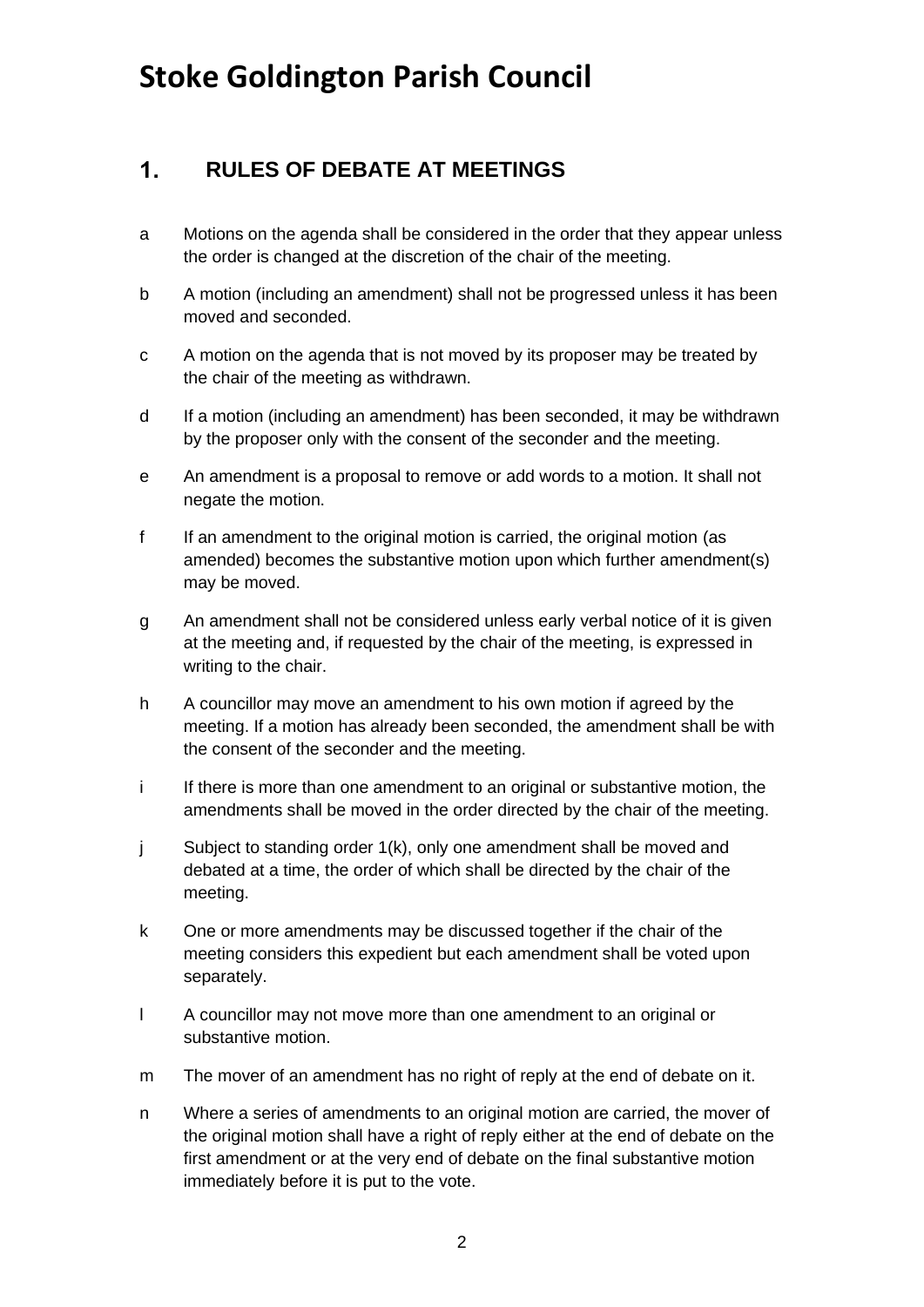- o Unless permitted by the chair of the meeting, a councillor may speak once in the debate on a motion except:
	- i. to speak on an amendment moved by another councillor;
	- ii. to move or speak on another amendment if the motion has been amended since he/she/they last spoke;
	- iii. to make a point of order;
	- iv. to give a personal explanation; or
	- v. to exercise a right of reply.
- p During the debate on a motion, a councillor may interrupt only on a point of order or a personal explanation and the councillor who was interrupted shall stop speaking. A councillor raising a point of order shall identify the standing order which he/she/they considers has been breached or specify the other irregularity in the proceedings of the meeting he/she/they is concerned by.
- q A point of order shall be decided by the chair of the meeting and his decision shall be final.
- r When a motion is under debate, no other motion shall be moved except:
	- i. to amend the motion;
	- ii. to proceed to the next business;
	- iii. to adjourn the debate;
	- iv. to put the motion to a vote;
	- v. to ask a person to be no longer heard or to leave the meeting;
	- vi. to refer a motion to a committee or sub-committee for consideration;
	- vii. to exclude the public and press;
	- viii. to adjourn the meeting; or
	- ix. to suspend particular standing order(s) excepting those which reflect mandatory statutory or legal requirements.
- s Before an original or substantive motion is put to the vote, the chair of the meeting shall be satisfied that the motion has been sufficiently debated and that the mover of the motion under debate has exercised or waived his right of reply.
- t Excluding motions moved under standing order 1(r), the contributions or speeches by a councillor shall relate only to the motion under discussion and shall not exceed 3 minutes without the consent of the chair of the meeting.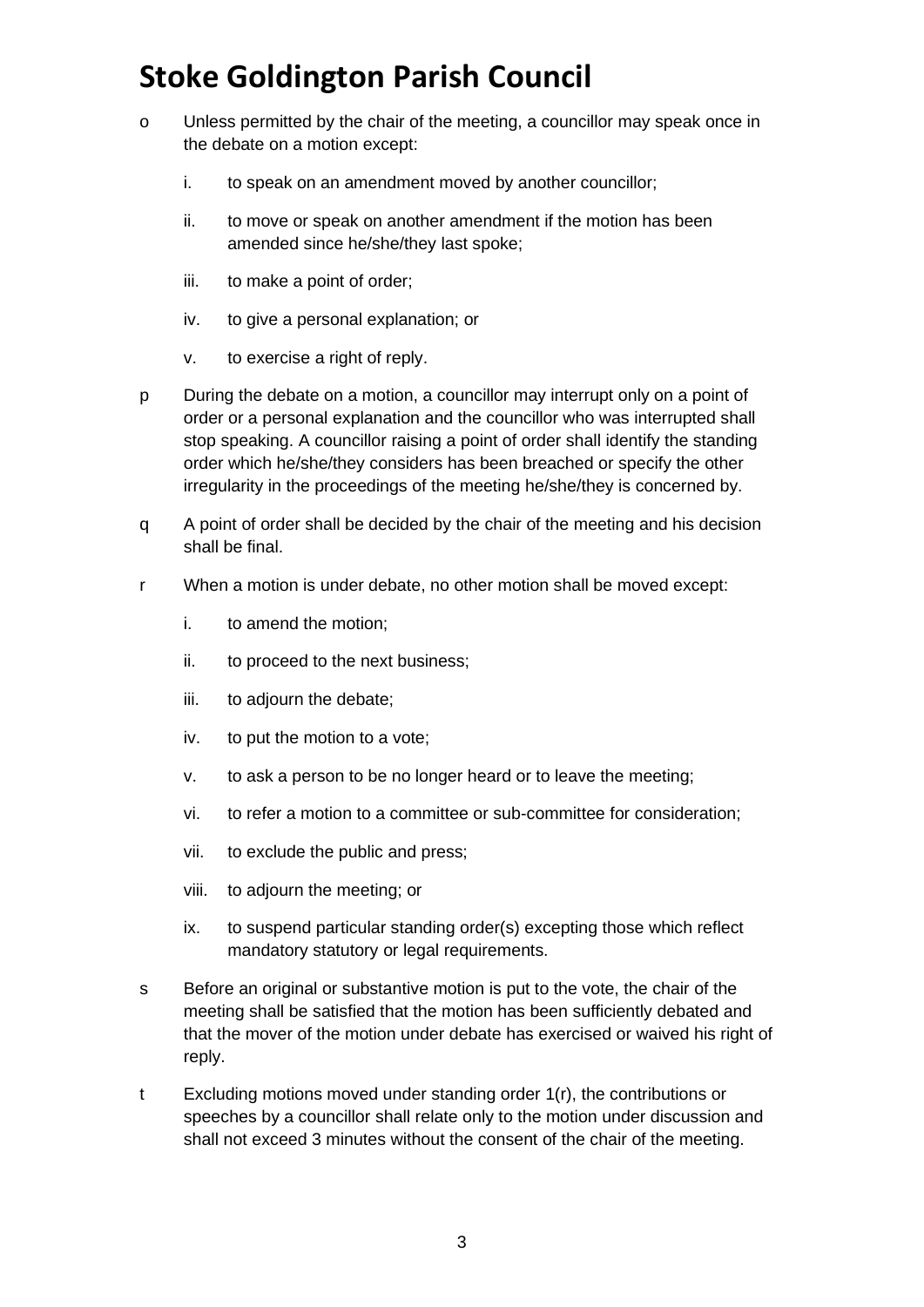### <span id="page-3-0"></span> $2.$ **DISORDERLY CONDUCT AT MEETINGS**

- a No person shall obstruct the transaction of business at a meeting or behave offensively or improperly. If this standing order is ignored, the chair of the meeting shall request such person(s) to moderate or improve their conduct.
- b If person(s) disregard the request of the chair of the meeting to moderate or improve their conduct, any councillor or the chair of the meeting may move that the person be no longer heard or be excluded from the meeting. The motion, if seconded, shall be put to the vote without discussion.
- c If a resolution made under standing order 2(b) is ignored, the chair of the meeting may take further reasonable steps to restore order or to progress the meeting. This may include temporarily suspending or closing the meeting.

### <span id="page-3-1"></span> $3<sub>1</sub>$ **MEETINGS GENERALLY**

| <b>Full Council meetings</b> | $\bullet$ |
|------------------------------|-----------|
| Committee meetings           | o         |
| Sub-committee meetings       | n         |

- a **Meetings shall not take place in premises which at the time of the meeting are used for the supply of alcohol, unless no other premises are available free of charge or at a reasonable cost.**
- b **The minimum three clear days for notice of a meeting does not include the day on which notice was issued, the day of the meeting, a Sunday, a day of the Christmas break, a day of the Easter break or of a bank holiday or a day appointed for public thanksgiving or mourning.**
- c **The minimum three clear days' public notice for a meeting does not include the day on which the notice was issued or the day of the meeting unless the meeting is convened at shorter notice** OR The minimum three clear days' public notice of a meeting does not include the day on which the notice was issued or the day of the meeting.
- ● d **Meetings shall be open to the public unless their presence is prejudicial to the public interest by reason of the confidential nature of the business to be transacted or for other special reasons. The public's exclusion from part or all of a meeting shall be by a resolution which shall give reasons for the public's exclusion.**
	- e Members of the public may make representations, answer questions and give evidence at a meeting which they are entitled to attend in respect of the business on the agenda.
	- f The period of time designated for public participation at a meeting in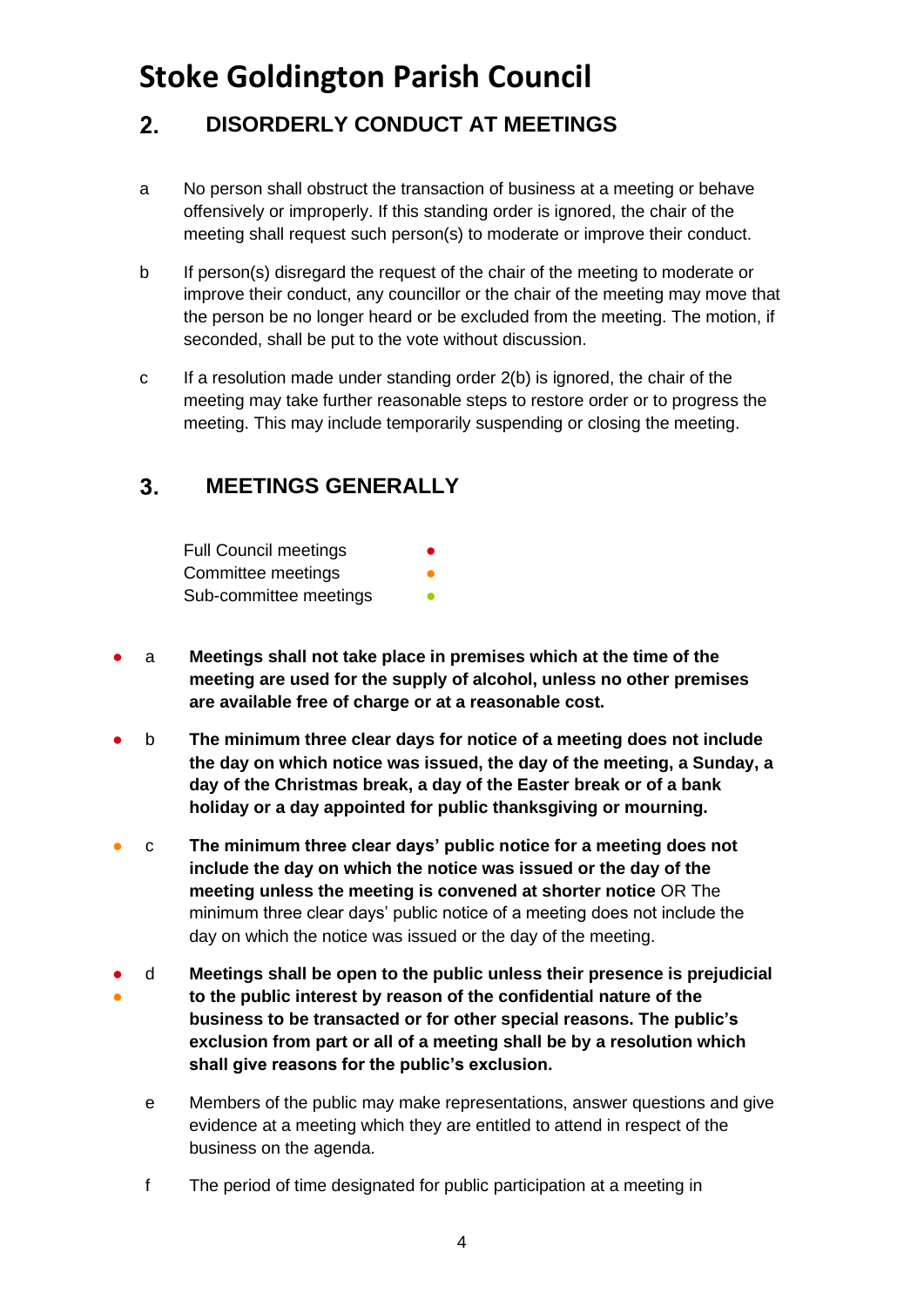accordance with standing order 3(e) shall not exceed 15 minutes unless directed by the chair of the meeting.

- g Subject to standing order 3(f), a member of the public shall not speak for more than 3 minutes.
- h In accordance with standing order 3(e), a question shall not require a response at the meeting nor start a debate on the question. The chair of the meeting may direct that a written or oral response be given.
- i A person shall stand when requesting to speak and when speaking (except when a person has a disability or is likely to suffer discomfort) OR A person shall raise his hand when requesting to speak and stand when speaking (except when a person has a disability or is likely to suffer discomfort). The chair of the meeting may at any time permit a person to be seated when speaking.
- j A person who speaks at a meeting shall direct his comments to the chair of the meeting.
- k Only one person is permitted to speak at a time. If more than one person wants to speak, the chair of the meeting shall direct the order of speaking.
- 。<br>● l **Subject to standing order 3(m), a person who attends a meeting is permitted to report on the meeting whilst the meeting is open to the public. To "report" means to film, photograph, make an audio recording of meeting proceedings, use any other means for enabling persons not present to see or hear the meeting as it takes place or later or to report or to provide oral or written commentary about the meeting so that the report or commentary is available as the meeting takes place or later to persons not present.**
- ● m **A person present at a meeting may not provide an oral report or oral commentary about a meeting as it takes place without permission.**
- ● n **The press shall be provided with reasonable facilities for the taking of their report of all or part of a meeting at which they are entitled to be present.**
- o **Subject to standing orders which indicate otherwise, anything authorised or required to be done by, to or before the Chair of the Council may in his absence be done by, to or before the Vice-Chair of the Council (if there is one).**
- p **The Chair of the Council, if present, shall preside at a meeting. If the Chair is absent from a meeting, the Vice-Chair of the Council (if there is one) if present, shall preside. If both the Chair and the Vice-Chair are absent from a meeting, a councillor as chosen by the councillors present at the meeting shall preside at the meeting.**
- q **Subject to a meeting being quorate, all questions at a meeting shall be**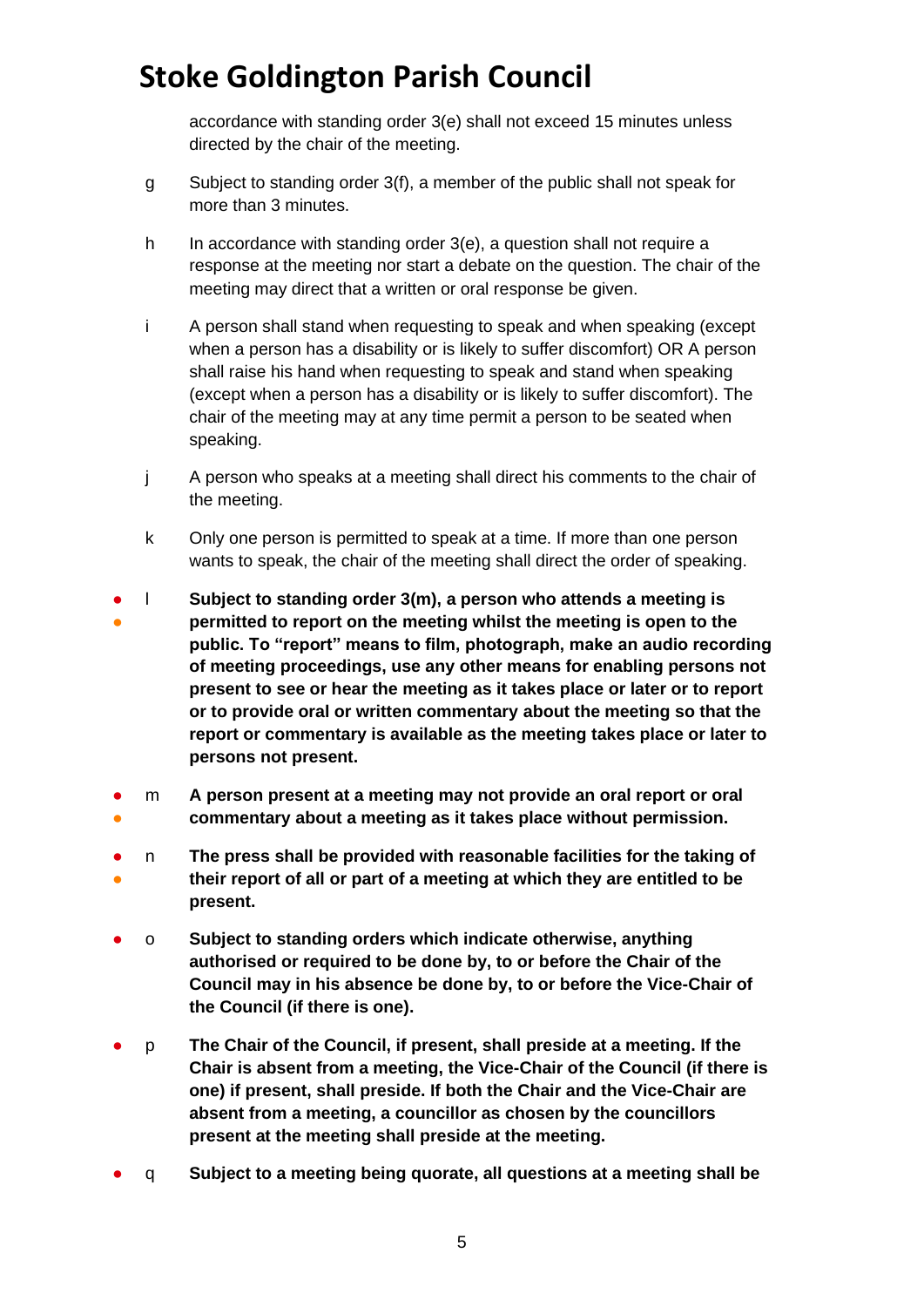- ● **decided by a majority of the councillors and non-councillors with voting rights present and voting.**
- ● r **The chair of a meeting may give an original vote on any matter put to the vote, and in the case of an equality of votes may exercise his**
- **casting vote whether or not he/she/they gave an original vote.**
- s Unless standing orders provide otherwise, voting on a question shall be **by a show of hands. At the request of a councillor, the voting on any question shall be recorded so as to show whether each councillor present and voting gave his vote for or against that question.** Such a request shall be made before moving on to the next item of business on the agenda.
	- t The minutes of a meeting shall include an accurate record of the following:
		- i. the time and place of the meeting;
		- ii. the names of councillors who are present and the names of councillors who are absent;
		- iii. interests that have been declared by councillors and non-councillors with voting rights;
		- iv. the grant of dispensations (if any) to councillors and non-councillors with voting rights;
		- v. whether a councillor or non-councillor with voting rights left the meeting when matters that they held interests in were being considered;
		- vi. if there was a public participation session; and
		- vii. the resolutions made.
- u **A councillor or a non-councillor with voting rights who has a**
- ● **disclosable pecuniary interest or another interest as set out in the Council's code of conduct in a matter being considered at a meeting is subject to statutory limitations or restrictions under the code on his right to participate and vote on that matter.**
- v **No business may be transacted at a meeting unless at least one-third of the whole number of members of the Council are present and in no case shall the quorum of a meeting be less than three.**
- ● ● w **If a meeting is or becomes inquorate no business shall be transacted** and the meeting shall be closed. The business on the agenda for the meeting
	- shall be adjourned to another meeting.
		- x A meeting shall not exceed a period of 1.5 hours.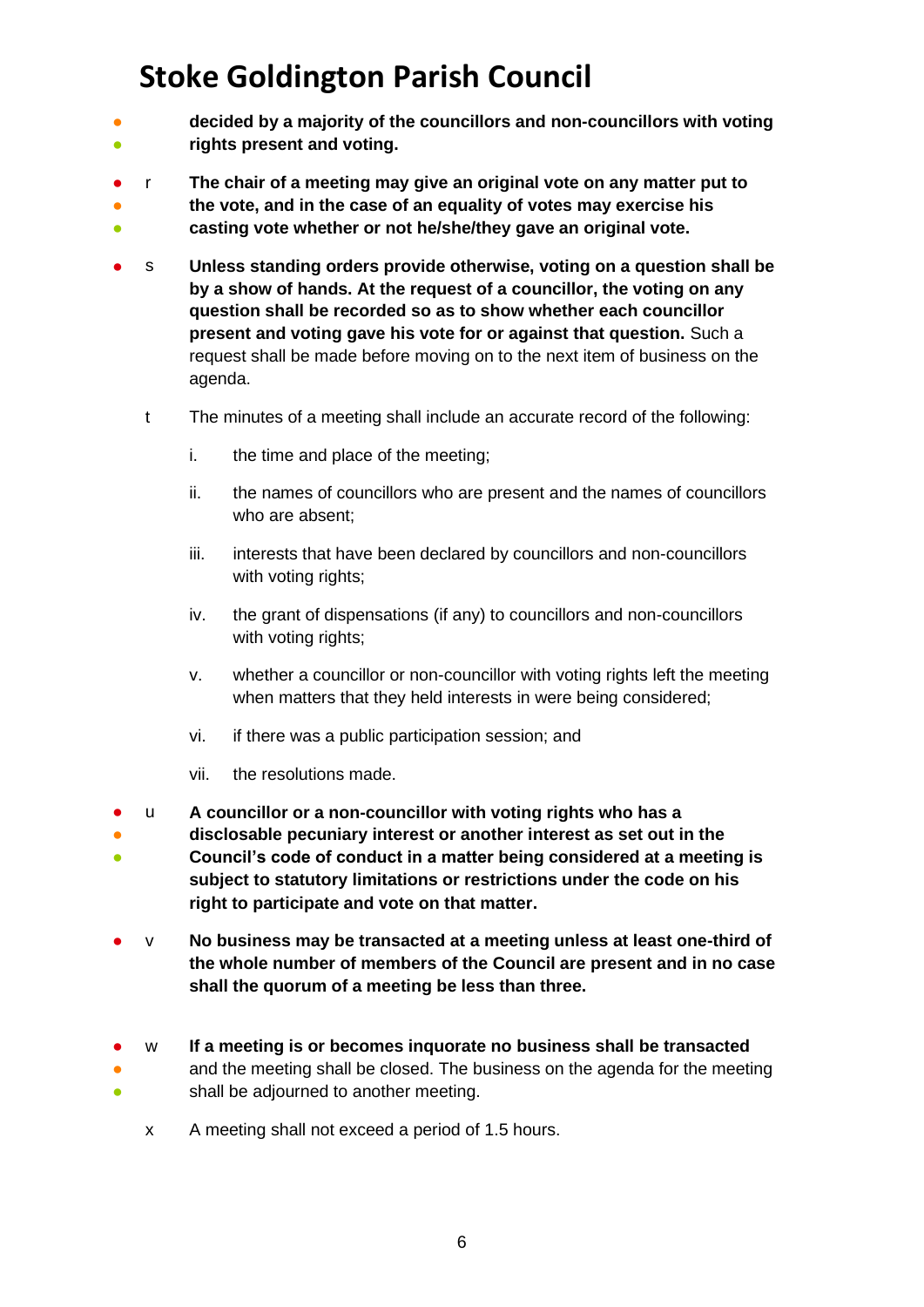#### <span id="page-6-0"></span> $\overline{4}$ . **COMMITTEES AND SUB-COMMITTEES**

- a **Unless the Council determines otherwise, a committee may appoint a sub-committee whose terms of reference and members shall be determined by the committee.**
- b **The members of a committee may include non-councillors unless it is a committee which regulates and controls the finances of the Council.**
- c **Unless the Council determines otherwise, all the members of an advisory committee and a sub-committee of the advisory committee may be noncouncillors.**
- d The Council may appoint standing committees or other committees as may be necessary, and:
	- i. shall determine their terms of reference;
	- ii. shall determine the number and time of the ordinary meetings of a standing committee up until the date of the next annual meeting of the Council;
	- iii. shall permit a committee, other than in respect of the ordinary meetings of a committee, to determine the number and time of its meetings;
	- iv. shall, subject to standing orders 4(b) and (c), appoint and determine the terms of office of members of such a committee;
	- v. may, subject to standing orders 4(b) and (c), appoint and determine the terms of office of the substitute members to a committee whose role is to replace the ordinary members at a meeting of a committee if the ordinary members of the committee confirm to the Proper Officer 7 days before the meeting that they are unable to attend;
	- vi. shall, after it has appointed the members of a standing committee, appoint the chair of the standing committee;
	- vii. shall permit a committee other than a standing committee, to appoint its own chair at the first meeting of the committee;
	- viii. shall determine the place, notice requirements and quorum for a meeting of a committee and a sub-committee which, in both cases, shall be no less than three;
	- ix. shall determine if the public may participate at a meeting of a committee;
	- x. shall determine if the public and press are permitted to attend the meetings of a sub-committee and also the advance public notice requirements, if any, required for the meetings of a sub-committee;
	- xi. shall determine if the public may participate at a meeting of a sub-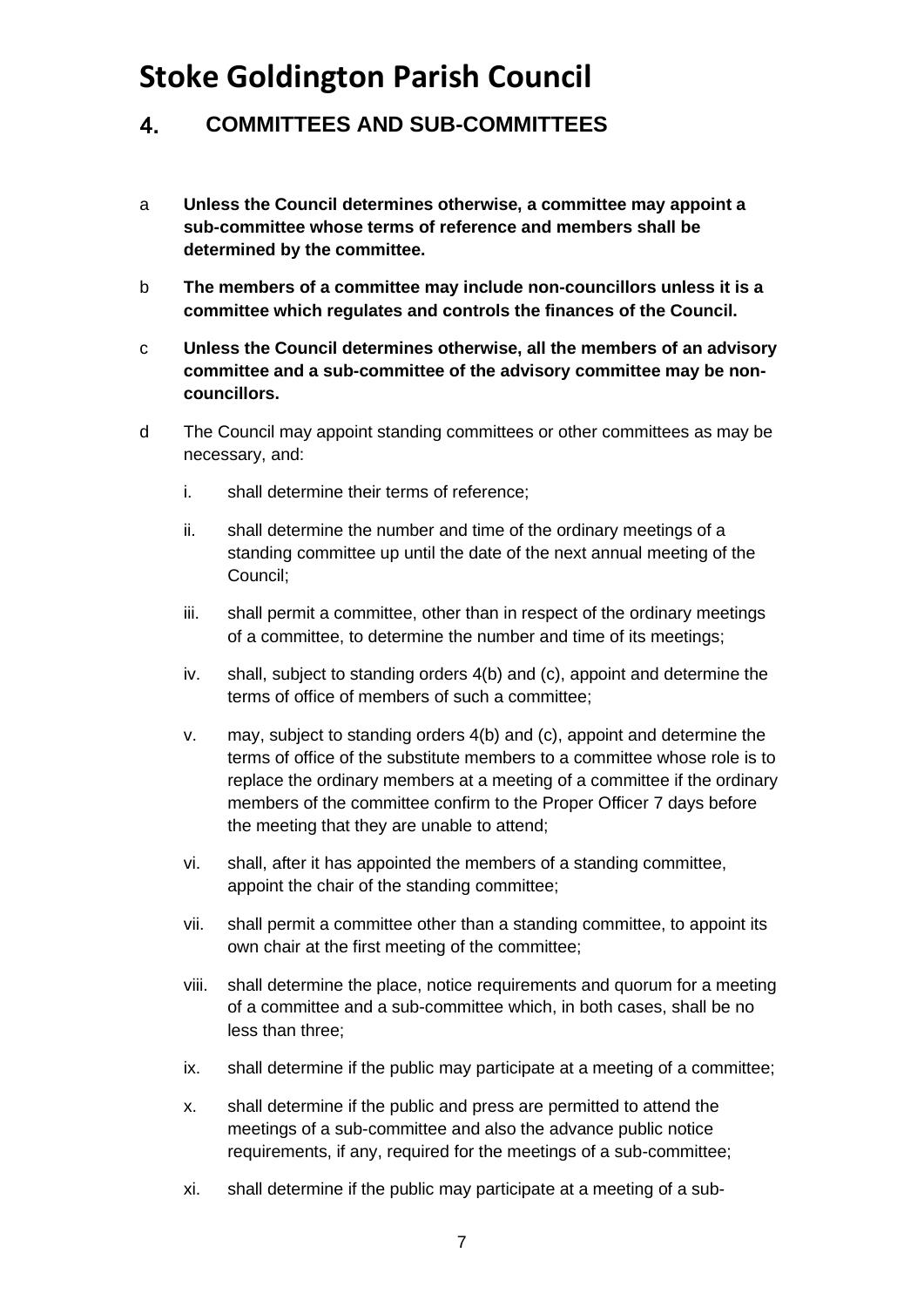committee that they are permitted to attend; and

xii. may dissolve a committee or a sub-committee.

#### <span id="page-7-0"></span> $5<sub>1</sub>$ **ORDINARY COUNCIL MEETINGS**

- a **In an election year, the annual meeting of the Council shall be held on or within 14 days following the day on which the councillors elected take office.**
- b **In a year which is not an election year, the annual meeting of the Council shall be held on such day in May as the Council decides.**
- c **If no other time is fixed, the annual meeting of the Council shall take place at 7:30pm.**
- d **In addition to the annual meeting of the Council, at least three other ordinary meetings shall be held in each year on such dates and times as the Council decides.**
- e **The first business conducted at the annual meeting of the Council shall be the election of the Chair and Vice-Chair (if there is one) of the Council.**
- f **The Chair of the Council, unless he/she/they has resigned or becomes disqualified, shall continue in office and preside at the annual meeting until his successor is elected at the next annual meeting of the Council.**
- g **The Vice-Chair of the Council, if there is one, unless he/she/they resigns or becomes disqualified, shall hold office until immediately after the election of the Chair of the Council at the next annual meeting of the Council.**
- h **In an election year, if the current Chair of the Council has not been reelected as a member of the Council, he/she/they shall preside at the annual meeting until a successor Chair of the Council has been elected. The current Chair of the Council shall not have an original vote in respect of the election of the new Chair of the Council but shall give a casting vote in the case of an equality of votes.**
- i **In an election year, if the current Chair of the Council has been re-elected as a member of the Council, he/she/they shall preside at the annual meeting until a new Chair of the Council has been elected. He/she/they may exercise an original vote in respect of the election of the new Chair of the Council and shall give a casting vote in the case of an equality of votes.**
- j Following the election of the Chair of the Council and Vice-Chair (if there is one) of the Council at the annual meeting, the business shall include: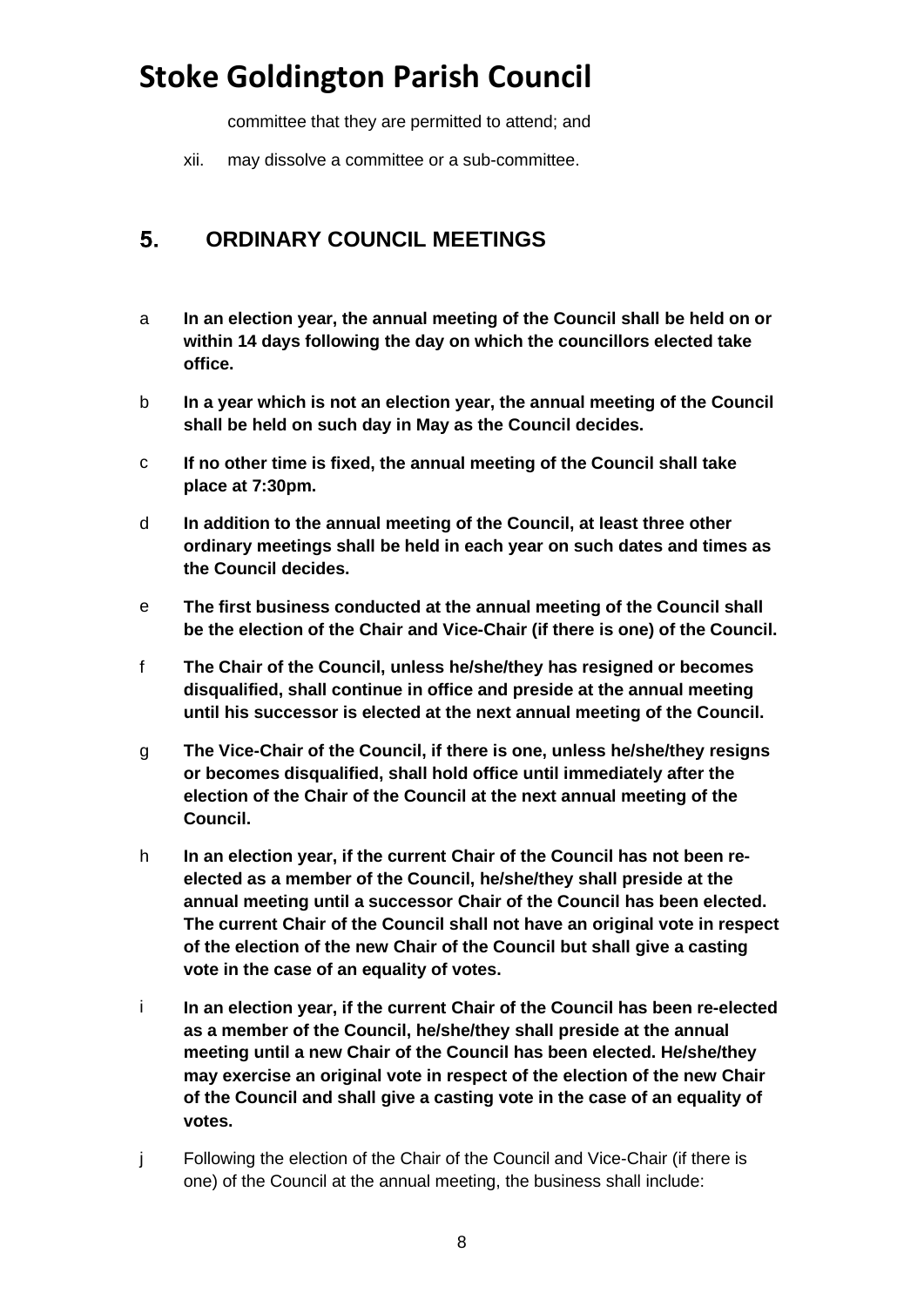- i. **In an election year, delivery by the Chair of the Council and councillors of their acceptance of office forms unless the Council resolves for this to be done at a later date. In a year which is not an election year, delivery by the Chair of the Council of his acceptance of office form unless the Council resolves for this to be done at a later date;**
- ii. Confirmation of the accuracy of the minutes of the last meeting of the Council;
- iii. Receipt of the minutes of the last meeting of a committee;
- iv. Consideration of the recommendations made by a committee;
- v. Review of delegation arrangements to committees, sub-committees, staff and other local authorities;
- vi. Review of the terms of reference for committees;
- vii. Appointment of members to existing committees;
- viii. Appointment of any new committees in accordance with standing order 4;
- ix. Review and adoption of appropriate standing orders and financial regulations;
- x. Review of arrangements (including legal agreements) with other local authorities, not-for-profit bodies and businesses.
- xi. Review of representation on or work with external bodies and arrangements for reporting back;
- xii. In an election year, to make arrangements with a view to the Council becoming eligible to exercise the general power of competence in the future;
- xiii. Review of inventory of land and other assets including buildings and office equipment;
- xiv. Confirmation of arrangements for insurance cover in respect of all insurable risks;
- xv. Review of the Council's and/or staff subscriptions to other bodies;
- xvi. Review of the Council's complaints procedure;
- xvii. Review of the Council's policies, procedures and practices in respect of its obligations under freedom of information and data protection legislation (*see also standing orders 11, 20 and 21*);
- xviii. Review of the Council's policy for dealing with the press/media;
- xix. Review of the Council's employment policies and procedures;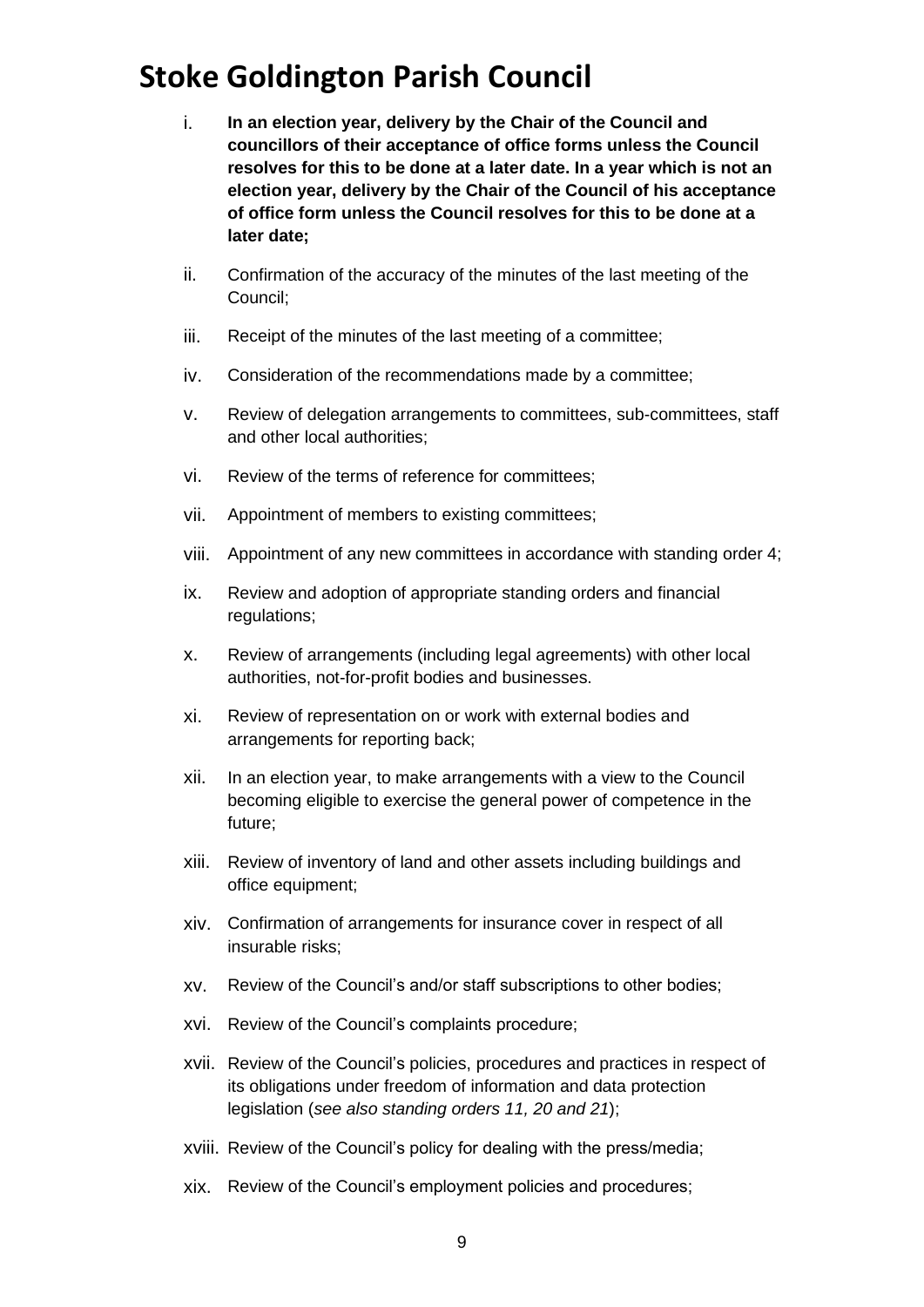- xx. Review of the Council's expenditure incurred under s.137 of the Local Government Act 1972 or the general power of competence.
- xxi. Determining the time and place of ordinary meetings of the Council up to and including the next annual meeting of the Council.

### <span id="page-9-0"></span> $6.$ **EXTRAORDINARY MEETINGS OF THE COUNCIL, COMMITTEES AND SUB-COMMITTEES**

- a **The Chair of the Council may convene an extraordinary meeting of the Council at any time.**
- b **If the Chair of the Council does not call an extraordinary meeting of the Council within seven days of having been requested in writing to do so by two councillors, any two councillors may convene an extraordinary meeting of the Council. The public notice giving the time, place and agenda for such a meeting shall be signed by the two councillors.**
- c The chair of a committee or a sub-committee may convene an extraordinary meeting of the committee or the sub-committee at any time.
- d If the chair of a committee [or a sub-committee] does not call an extraordinary meeting within 7 days of having been requested to do so by 2 members of the committee or the sub-committee, any 2 members of the committee or the subcommittee may convene an extraordinary meeting of the committee or a subcommittee.

### <span id="page-9-1"></span> $\overline{7}$ . **PREVIOUS RESOLUTIONS**

- a A resolution shall not be reversed within six months except either by a special motion, which requires written notice by at least 3 councillors to be given to the Proper Officer in accordance with standing order 9, or by a motion moved in pursuance of the recommendation of a committee or a sub-committee.
- b When a motion moved pursuant to standing order 7(a) has been disposed of, no similar motion may be moved for a further six months.

#### <span id="page-9-2"></span>8. **VOTING ON APPOINTMENTS**

a Where more than two persons have been nominated for a position to be filled by the Council and none of those persons has received an absolute majority of votes in their favour, the name of the person having the least number of votes shall be struck off the list and a fresh vote taken. This process shall continue until a majority of votes is given in favour of one person. A tie in votes may be settled by the casting vote exercisable by the chair of the meeting.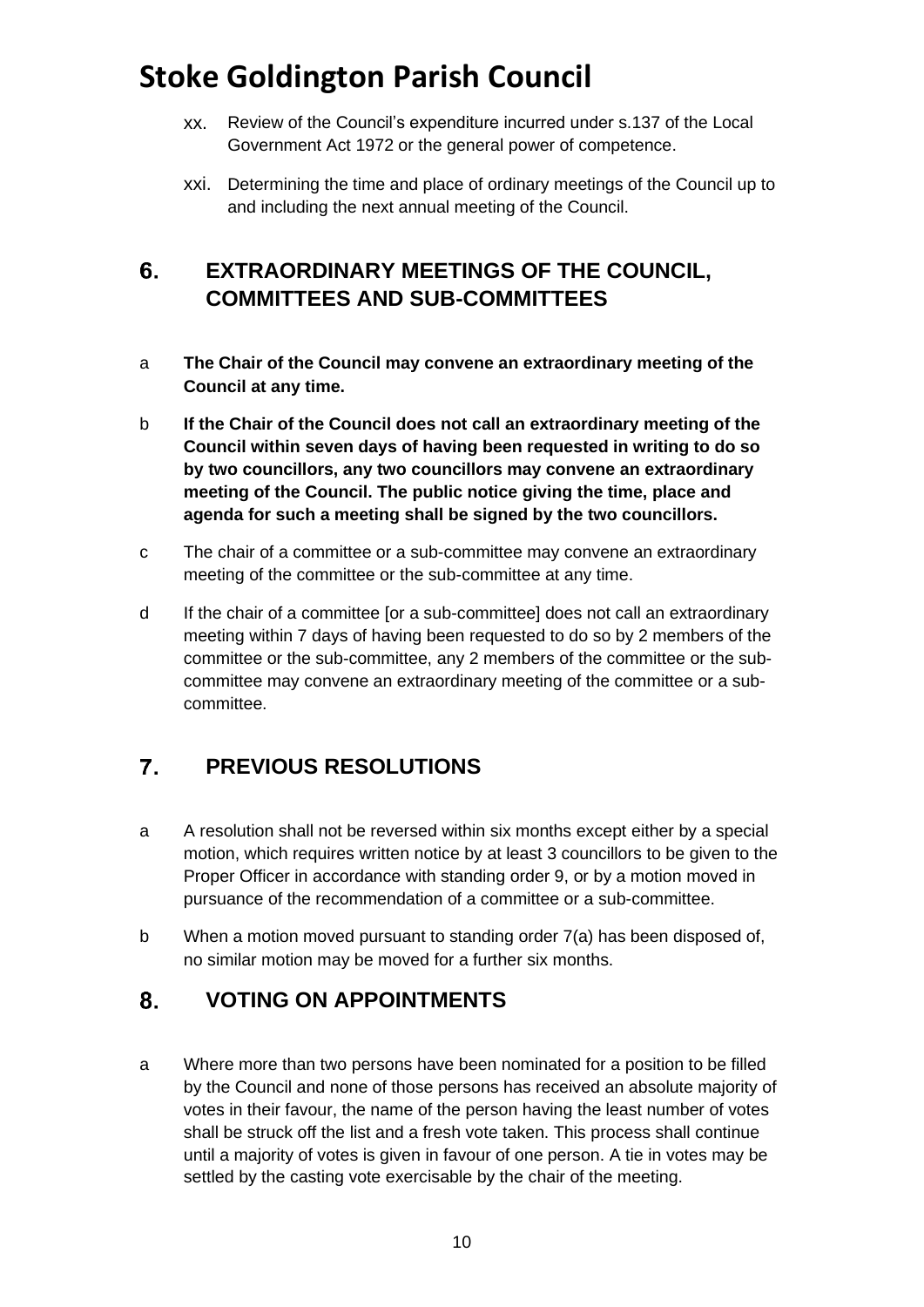### <span id="page-10-0"></span> $9<sub>-</sub>$ **MOTIONS FOR A MEETING THAT REQUIRE WRITTEN NOTICE TO BE GIVEN TO THE PROPER OFFICER**

- a A motion shall relate to the responsibilities of the meeting for which it is tabled and in any event shall relate to the performance of the Council's statutory functions, powers and obligations or an issue which specifically affects the Council's area or its residents.
- b No motion may be moved at a meeting unless it is on the agenda and the mover has given written notice of its wording to the Proper Officer at least 7 clear days before the meeting. Clear days do not include the day of the notice or the day of the meeting.
- c The Proper Officer may, before including a motion on the agenda received in accordance with standing order 9(b), correct obvious grammatical or typographical errors in the wording of the motion.
- d If the Proper Officer considers the wording of a motion received in accordance with standing order 9(b) is not clear in meaning, the motion shall be rejected until the mover of the motion resubmits it, so that it can be understood, in writing, to the Proper Officer at least 7 clear days before the meeting.
- e If the wording or subject of a proposed motion is considered improper, the Proper Officer shall consult with the chair of the forthcoming meeting or, as the case may be, the councillors who have convened the meeting, to consider whether the motion shall be included in the agenda or rejected.
- f The decision of the Proper Officer as to whether or not to include the motion on the agenda shall be final.
- g Motions received shall be recorded and numbered in the order that they are received.
- h Motions rejected shall be recorded with an explanation by the Proper Officer of the reason for rejection.

### <span id="page-10-1"></span> $10.$ **MOTIONS AT A MEETING THAT DO NOT REQUIRE WRITTEN NOTICE**

- a The following motions may be moved at a meeting without written notice to the Proper Officer:
	- i. to correct an inaccuracy in the draft minutes of a meeting;
	- ii. to move to a vote;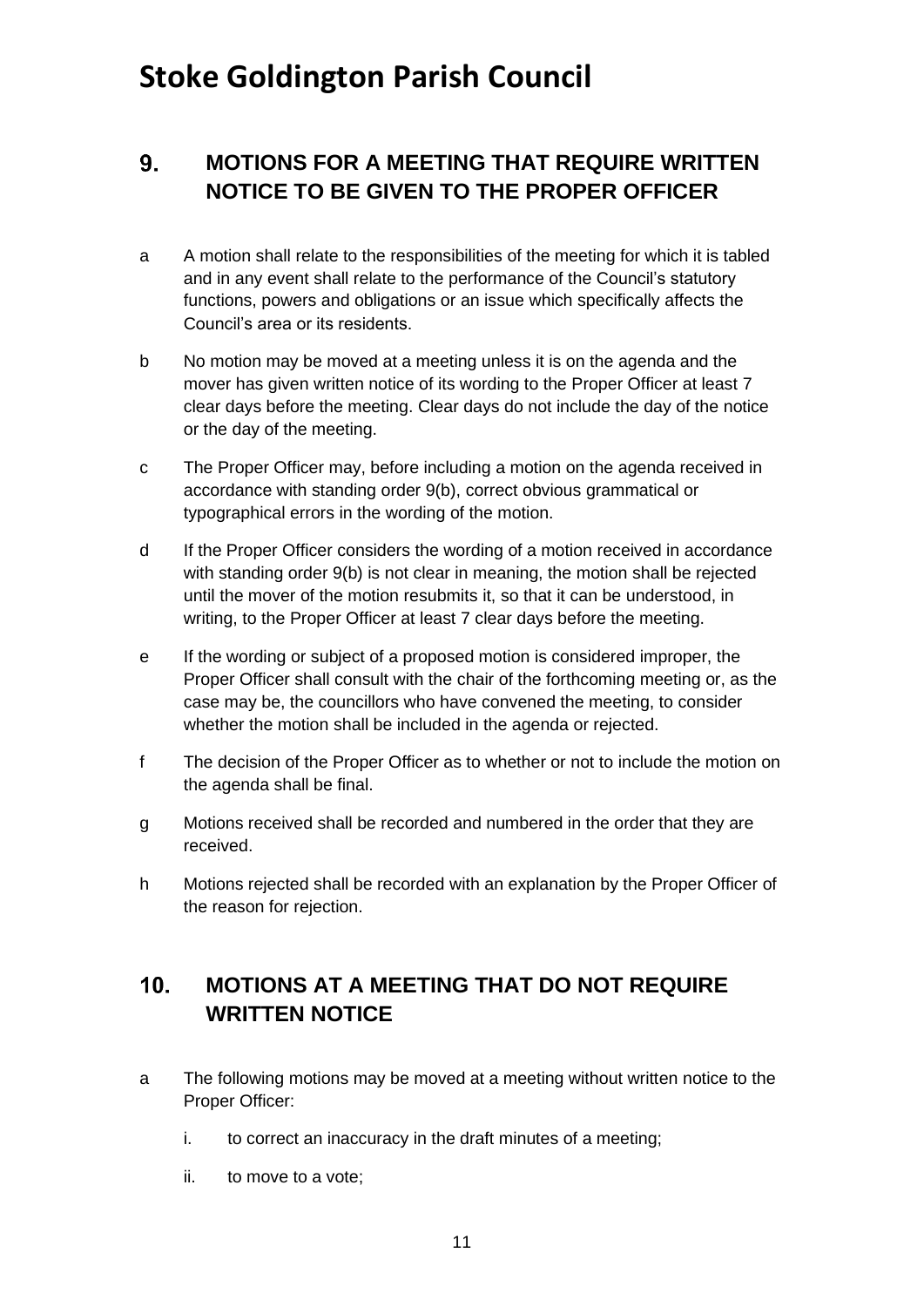- iii. to defer consideration of a motion;
- iv. to refer a motion to a particular committee or sub-committee;
- v. to appoint a person to preside at a meeting;
- vi. to change the order of business on the agenda;
- vii. to proceed to the next business on the agenda;
- viii. to require a written report;
- ix. to appoint a committee or sub-committee and their members;
- x. to extend the time limits for speaking;
- xi. to exclude the press and public from a meeting in respect of confidential or other information which is prejudicial to the public interest;
- xii. to not hear further from a councillor or a member of the public;
- xiii. to exclude a councillor or member of the public for disorderly conduct;
- xiv. to temporarily suspend the meeting;
- xv. to suspend a particular standing order (unless it reflects mandatory statutory or legal requirements);
- xvi. to adjourn the meeting; or
- xvii. to close the meeting.

#### <span id="page-11-0"></span> $11.$ **MANAGEMENT OF INFORMATION**

*See also standing order 20.*

- a **The Council shall have in place and keep under review, technical and organisational measures to keep secure information (including personal data) which it holds in paper and electronic form. Such arrangements shall include deciding who has access to personal data and encryption of personal data.**
- b **The Council shall have in place, and keep under review, policies for the retention and safe destruction of all information (including personal data) which it holds in paper and electronic form. The Council's retention policy shall confirm the period for which information (including personal data) shall be retained or if this is not possible the criteria used to determine that period (e.g. the Limitation Act 1980).**
- c **The agenda, papers that support the agenda and the minutes of a meeting shall not disclose or otherwise undermine confidential information or**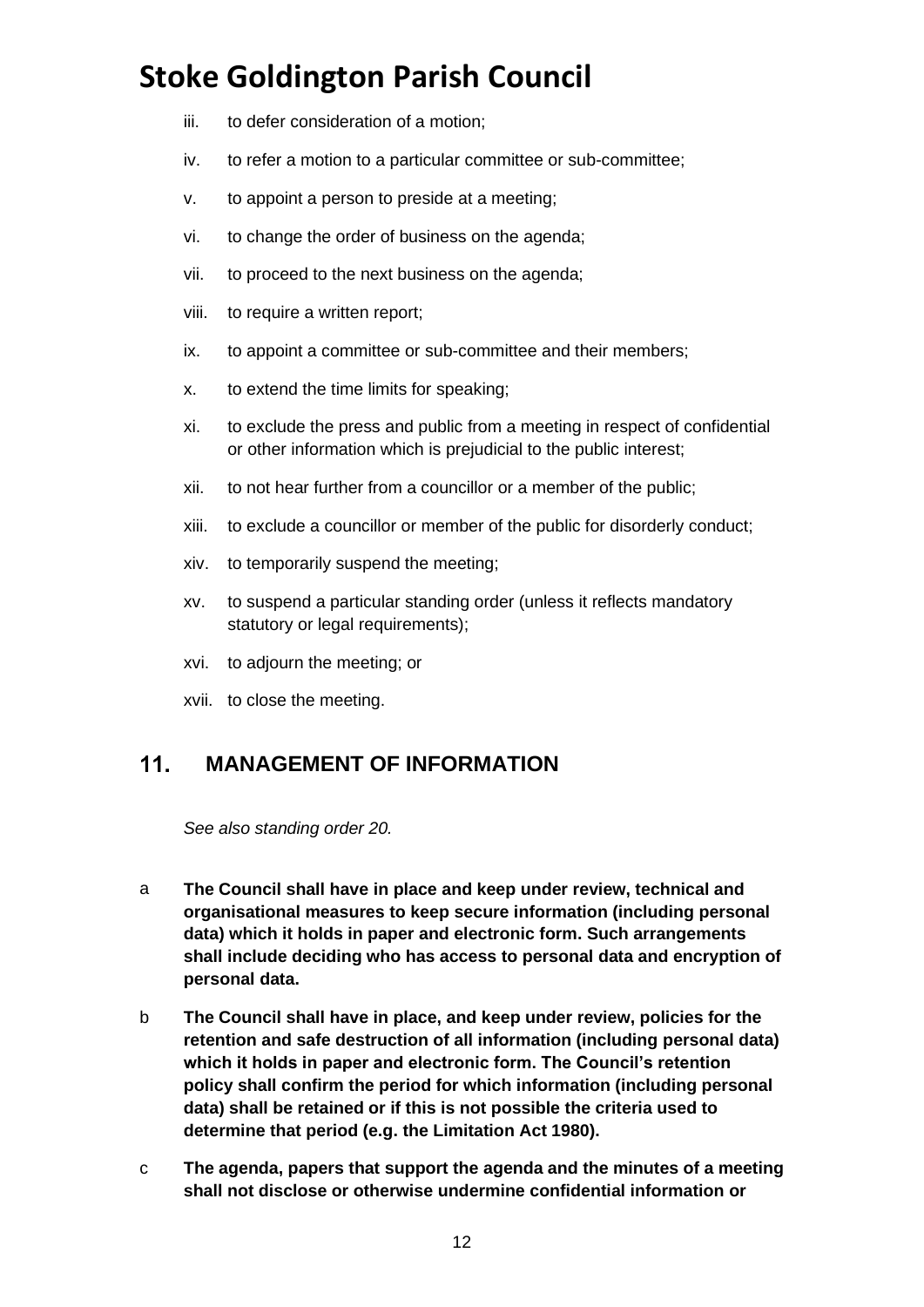**personal data without legal justification.** 

d **Councillors, staff, the Council's contractors and agents shall not disclose confidential information or personal data without legal justification.**

### <span id="page-12-0"></span> $12.$ **DRAFT MINUTES**

Full Council meetings Committee meetings Sub-committee meetings

- a If the draft minutes of a preceding meeting have been served on councillors with the agenda to attend the meeting at which they are due to be approved for accuracy, they shall be taken as read.
- b There shall be no discussion about the draft minutes of a preceding meeting except in relation to their accuracy. A motion to correct an inaccuracy in the draft minutes shall be moved in accordance with standing order 10(a)(i).
- c The accuracy of draft minutes, including any amendment(s) made to them, shall be confirmed by resolution and shall be signed by the chair of the meeting and stand as an accurate record of the meeting to which the minutes relate.
- d If the chair of the meeting does not consider the minutes to be an accurate record of the meeting to which they relate, he/she/they shall sign the minutes and include a paragraph in the following terms or to the same effect:

"The chair of this meeting does not believe that the minutes of the meeting of the ( ) held on [date] in respect of ( ) were a correct record but his view was not upheld by the meeting and the minutes are confirmed as an accurate record of the proceedings."

- ● 。<br>● e **If the Council's gross annual income or expenditure (whichever is higher) does not exceed £25,000, it shall publish draft minutes on a website which is publicly accessible and free of charge not later than one month after the meeting has taken place.**
	- f Subject to the publication of draft minutes in accordance with standing order 12(e) and standing order 20(a) and following a resolution which confirms the accuracy of the minutes of a meeting, the draft minutes or recordings of the meeting for which approved minutes exist shall be destroyed.

### <span id="page-12-1"></span> $13.$ **CODE OF CONDUCT AND DISPENSATIONS**

*See also standing order 3(u).*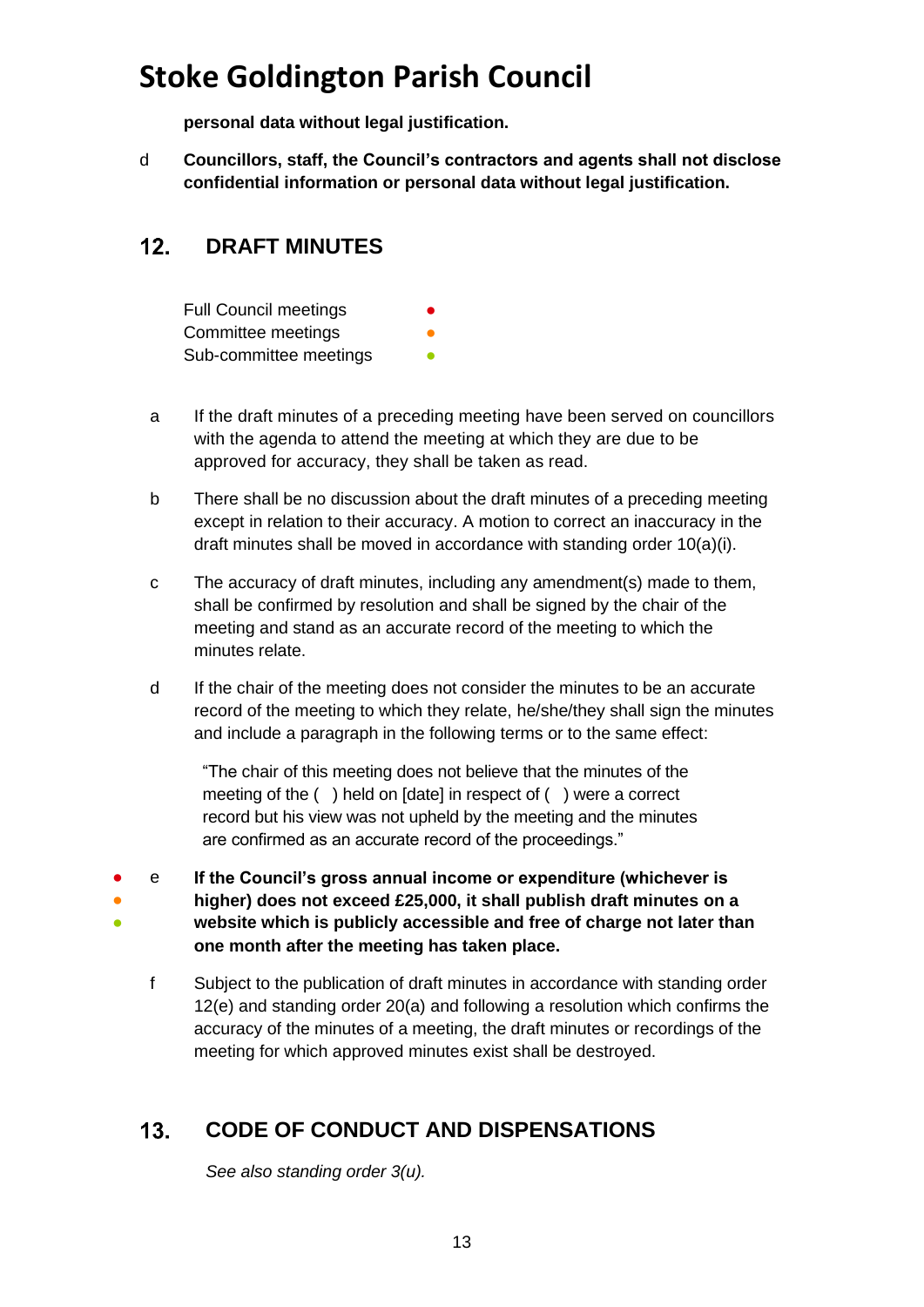- a All councillors and non-councillors with voting rights shall observe the code of conduct adopted by the Council.
- b Unless he/she/they has been granted a dispensation, a councillor or noncouncillor with voting rights shall withdraw from a meeting when it is considering a matter in which he/she/they has a disclosable pecuniary interest. He/she/they may return to the meeting after it has considered the matter in which he/she/they had the interest.
- c Unless he/she/they has been granted a dispensation, a councillor or noncouncillor with voting rights shall withdraw from a meeting when it is considering a matter in which he/she/they has another interest if so required by the Council's code of conduct. He/she/they may return to the meeting after it has considered the matter in which he/she/they had the interest.
- d **Dispensation requests shall be in writing and submitted to the Proper Officer** as soon as possible before the meeting, or failing that, at the start of the meeting for which the dispensation is required.
- e A decision as to whether to grant a dispensation shall be made by the Proper Officer OR by a meeting of the Council, or committee or sub-committee for which the dispensation is required and that decision is final.
- f A dispensation request shall confirm:
	- i. the description and the nature of the disclosable pecuniary interest or other interest to which the request for the dispensation relates;
	- ii. whether the dispensation is required to participate at a meeting in a discussion only or a discussion and a vote;
	- iii. the date of the meeting or the period (not exceeding four years) for which the dispensation is sought; and
	- iv. an explanation as to why the dispensation is sought.
- g Subject to standing orders 13(d) and (f), a dispensation request shall be considered by the Proper Officer before the meeting or, if this is not possible, at the start of the meeting for which the dispensation is required OR at the beginning of the meeting of the Council, or committee or sub-committee for which the dispensation is required.
- **h A dispensation may be granted in accordance with standing order 13(e) if having regard to all relevant circumstances any of the following apply:**
	- **i. without the dispensation the number of persons prohibited from participating in the particular business would be so great a proportion of the meeting transacting the business as to impede the transaction of the business;**
	- **ii. granting the dispensation is in the interests of persons living in the Council's area; or**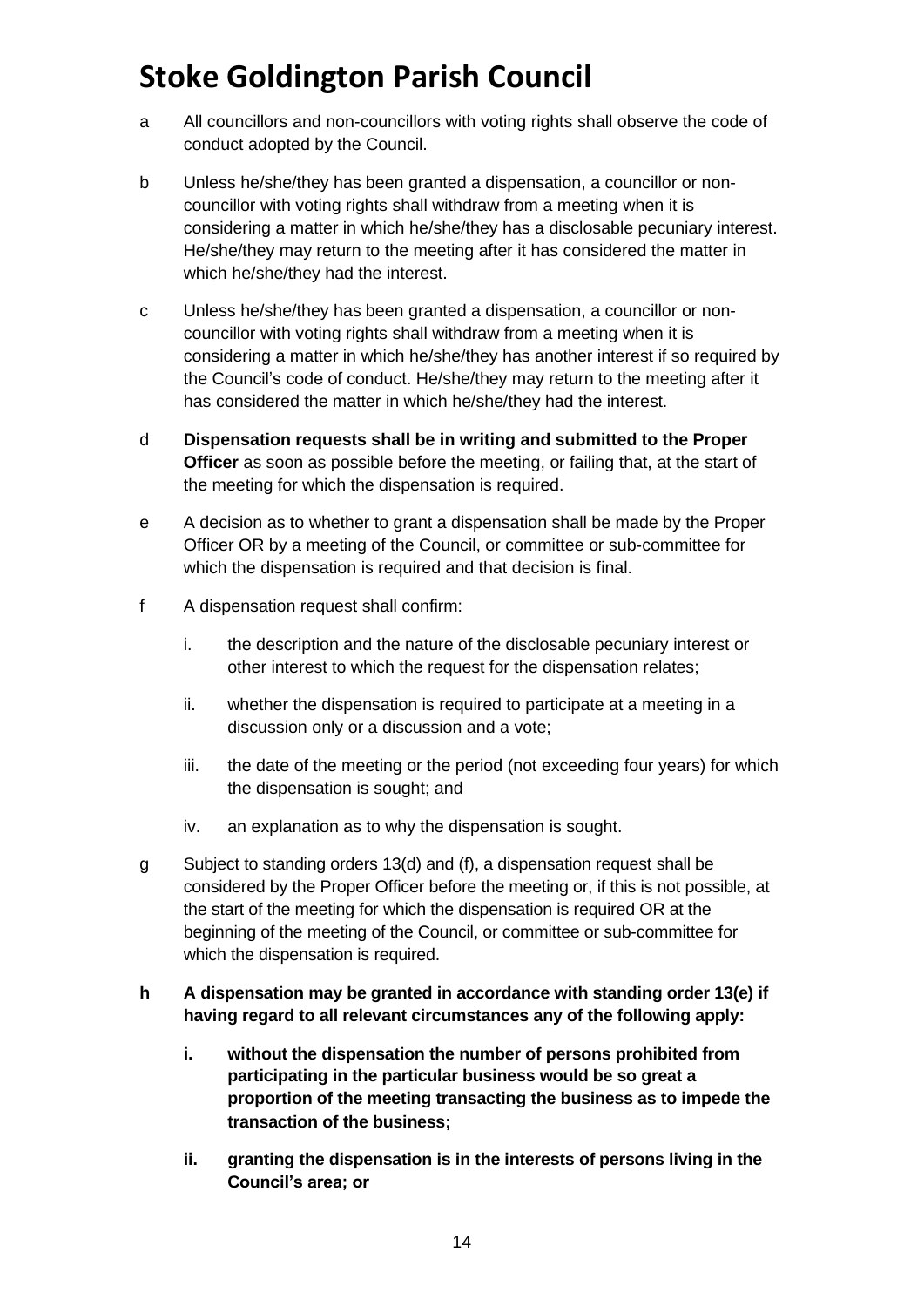**iii. it is otherwise appropriate to grant a dispensation.**

### <span id="page-14-0"></span> $14.$ **CODE OF CONDUCT COMPLAINTS**

- a Upon notification by the District or Unitary Council that it is dealing with a complaint that a councillor or non-councillor with voting rights has breached the Council's code of conduct, the Proper Officer shall, subject to standing order 11, report this to the Council.
- b Where the notification in standing order 14(a) relates to a complaint made by the Proper Officer, the Proper Officer shall notify the Chair of Council of this fact, and the Chair shall nominate another staff member to assume the duties of the Proper Officer in relation to the complaint until it has been determined and the Council has agreed what action, if any, to take in accordance with standing order 14(d).
- c The Council may:
	- i. provide information or evidence where such disclosure is necessary to investigate the complaint or is a legal requirement;
	- ii. seek information relevant to the complaint from the person or body with statutory responsibility for investigation of the matter;
- <span id="page-14-1"></span>d **Upon notification by the District or Unitary Council that a councillor or non-councillor with voting rights has breached the Council's code of conduct, the Council shall consider what, if any, action to take against him. Such action excludes disqualification or suspension from office.**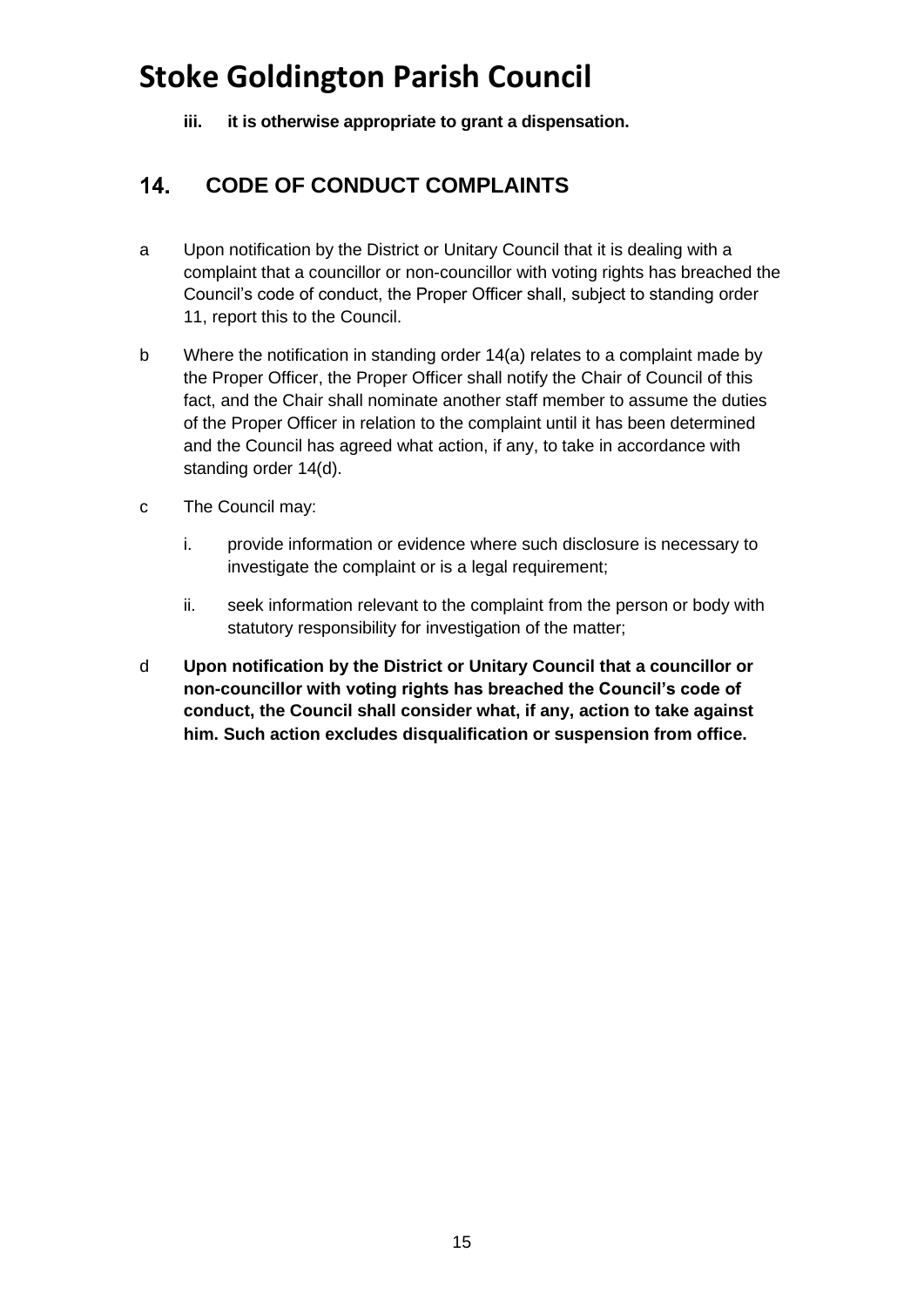### **PROPER OFFICER**   $15.$

- a The Proper Officer shall be either (i) the clerk or (ii) other staff member(s) nominated by the Council to undertake the work of the Proper Officer when the Proper Officer is absent.
- b The Proper Officer shall:
	- i. **at least three clear days before a meeting of the council, a committee** or a sub-committee**,**
		- **serve on councillors by delivery or post at their residences or by email authenticated in such manner as the Proper Officer thinks fit, a signed summons confirming the time, place and the agenda (provided the councillor has consented to service by email), and**
		- **Provide, in a conspicuous place, public notice of the time, place and agenda (provided that the public notice with agenda of an extraordinary meeting of the Council convened by councillors is signed by them).**
	- ii. subject to standing order 9, include on the agenda all motions in the order received unless a councillor has given written notice at least 3 days before the meeting confirming his withdrawal of it;
	- iii. **convene a meeting of the Council for the election of a new Chair of the Council, occasioned by a casual vacancy in his office;**
	- iv. **facilitate inspection of the minute book by local government electors;**
	- v. **receive and retain copies of byelaws made by other local authorities;**
	- vi. hold acceptance of office forms from councillors;
	- vii. hold a copy of every councillor's register of interests;
	- viii. assist with responding to requests made under freedom of information legislation and rights exercisable under data protection legislation, in accordance with the Council's relevant policies and procedures;
	- ix. liaise, as appropriate, with the Council's Data Protection Officer (if there is one);
	- x. receive and send general correspondence and notices on behalf of the Council except where there is a resolution to the contrary;
	- xi. assist in the organisation of, storage of, access to, security of and destruction of information held by the Council in paper and electronic form subject to the requirements of data protection and freedom of information legislation and other legitimate requirements (e.g. the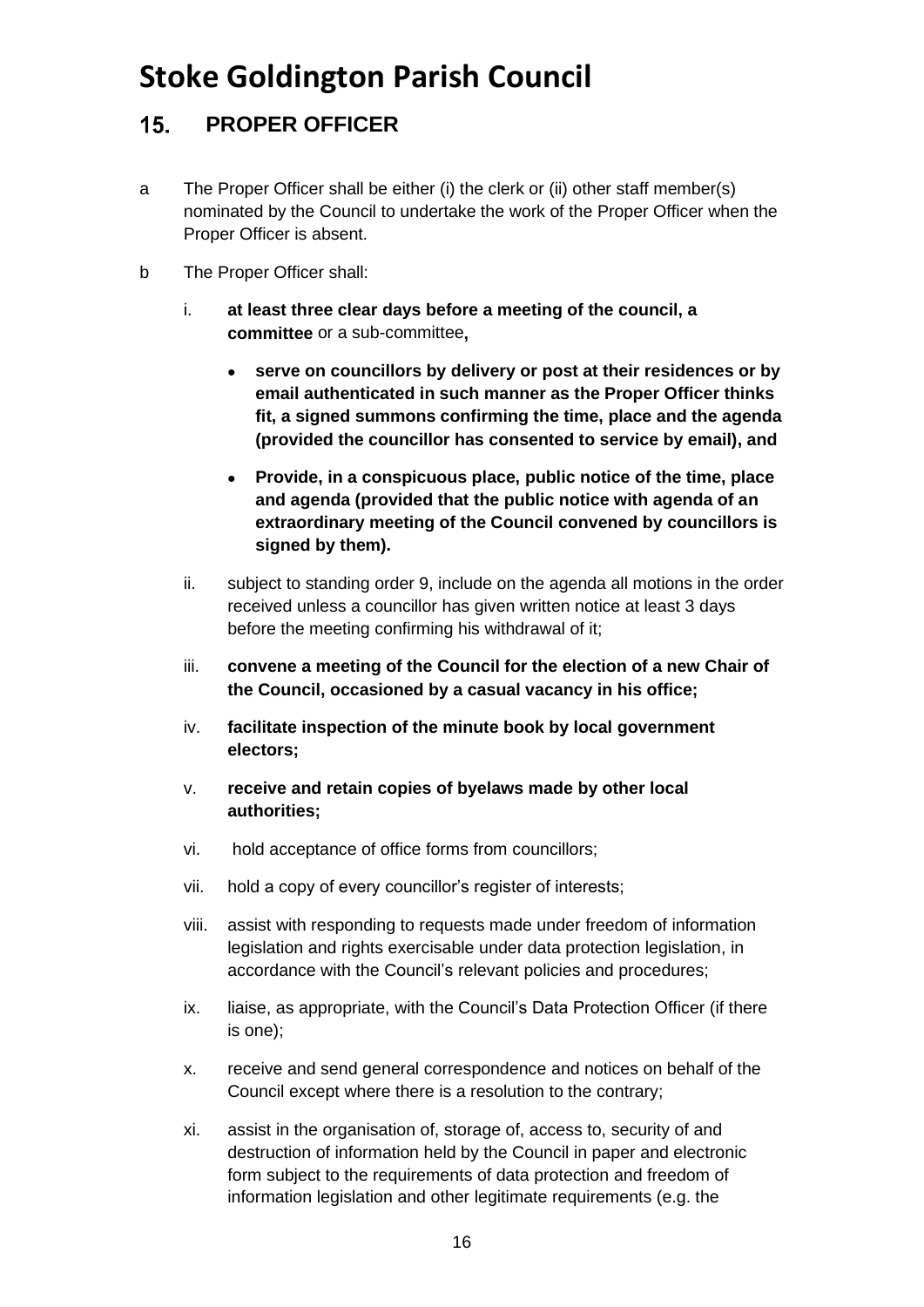Limitation Act 1980);

- xii. arrange for legal deeds to be executed; (*see also standing order 23);*
- xiii. arrange or manage the prompt authorisation, approval, and instruction regarding any payments to be made by the Council in accordance with its financial regulations;
- xiv. record every planning application notified to the Council and the Council's response to the local planning authority in a book for such purpose;
- xv. refer a planning application received by the Council to the Chair or in his absence the Vice-Chair (if there is one) of the Council OR Chair or in his absence Vice-Chair (if there is one) of the ( ) Committee] within two working days of receipt to facilitate an extraordinary meeting if the nature of a planning application requires consideration before the next ordinary meeting of the Council OR ( ) committee;
- xvi. manage access to information about the Council via the publication scheme; and
- xvii. retain custody of the seal of the Council (if there is one) which shall not be used without a resolution to that effect. (s*ee also standing order 23).*

### <span id="page-16-0"></span> $16.$ **RESPONSIBLE FINANCIAL OFFICER**

a The Council shall appoint appropriate staff member(s) to undertake the work of the Responsible Financial Officer when the Responsible Financial Officer is absent.

### <span id="page-16-1"></span> $17<sub>1</sub>$ **ACCOUNTS AND ACCOUNTING STATEMENTS**

- a "Proper practices" in standing orders refer to the most recent version of "Governance and Accountability for Local Councils – a Practitioners' Guide".
- b All payments by the Council shall be authorised, approved and paid in accordance with the law, proper practices and the Council's financial regulations.
- c The Responsible Financial Officer shall supply to each councillor as soon as practicable after 30 June, 30 September and 31 December in each year a statement to summarise:
	- i. the Council's receipts and payments (or income and expenditure) for each quarter;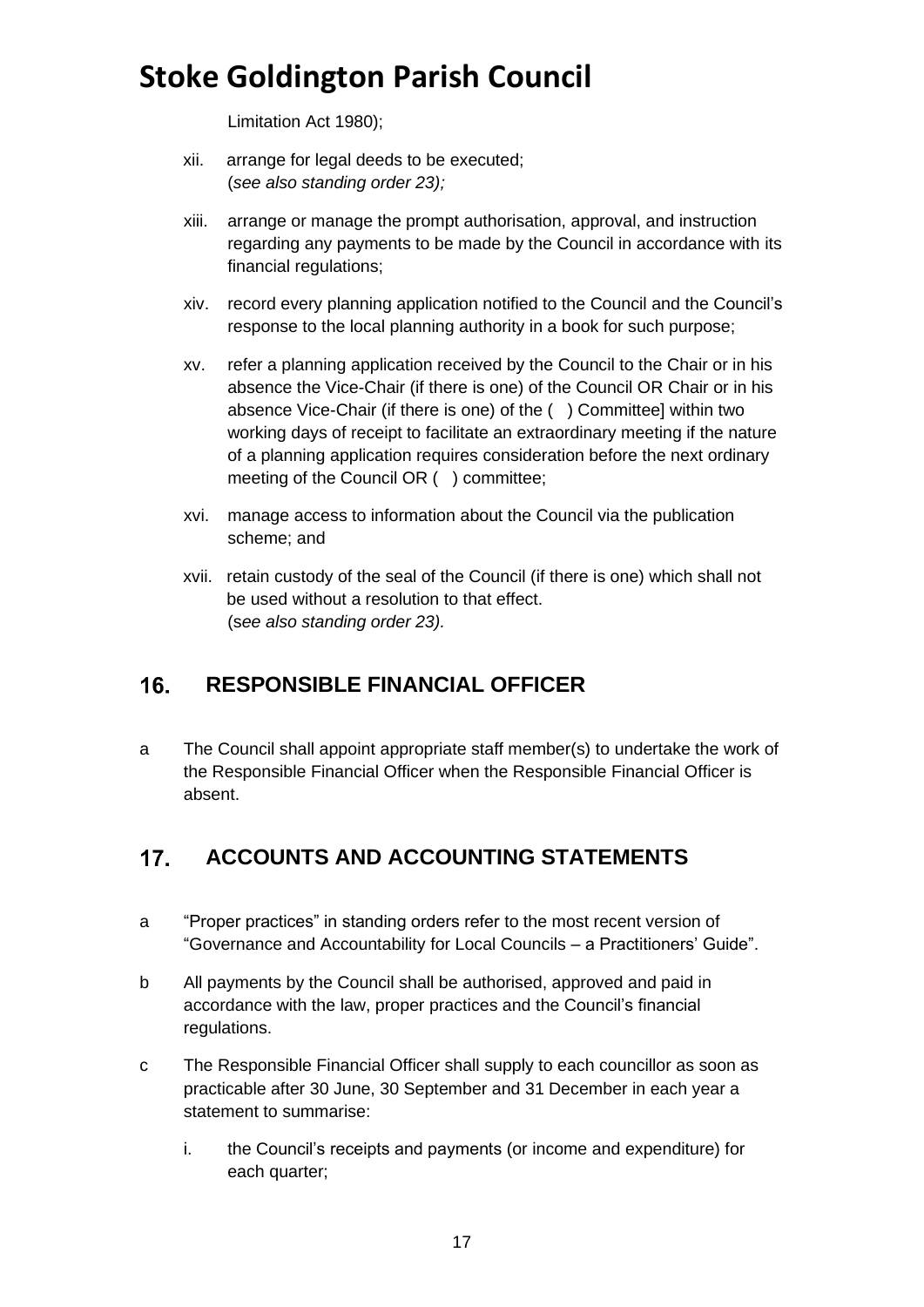- ii. the Council's aggregate receipts and payments (or income and expenditure) for the year to date;
- iii. the balances held at the end of the quarter being reported and

which includes a comparison with the budget for the financial year and highlights any actual or potential overspends.

- d As soon as possible after the financial year end at 31 March, the Responsible Financial Officer shall provide:
	- i. each councillor with a statement summarising the Council's receipts and payments (or income and expenditure) for the last quarter and the year to date for information; and
	- ii. to the Council the accounting statements for the year in the form of Section 2 of the annual governance and accountability return, as required by proper practices, for consideration and approval.
- e The year-end accounting statements shall be prepared in accordance with proper practices and apply the form of accounts determined by the Council (receipts and payments, or income and expenditure) for the year to 31 March. A completed draft annual governance and accountability return shall be presented to all councillors at least 14 days prior to anticipated approval by the Council. The annual governance and accountability return of the Council, which is subject to external audit, including the annual governance statement, shall be presented to the Council for consideration and formal approval before 30 June.

#### <span id="page-17-0"></span>18. **FINANCIAL CONTROLS AND PROCUREMENT**

- a. The Council shall consider and approve financial regulations drawn up by the Responsible Financial Officer, which shall include detailed arrangements in respect of the following:
	- i. the keeping of accounting records and systems of internal controls;
	- ii. the assessment and management of financial risks faced by the Council;
	- iii. the work of the independent internal auditor in accordance with proper practices and the receipt of regular reports from the internal auditor, which shall be required at least annually;
	- iv. the inspection and copying by councillors and local electors of the Council's accounts and/or orders of payments; and
	- v. whether contracts with an estimated value below **£25,000** due to special circumstances are exempt from a tendering process or procurement exercise.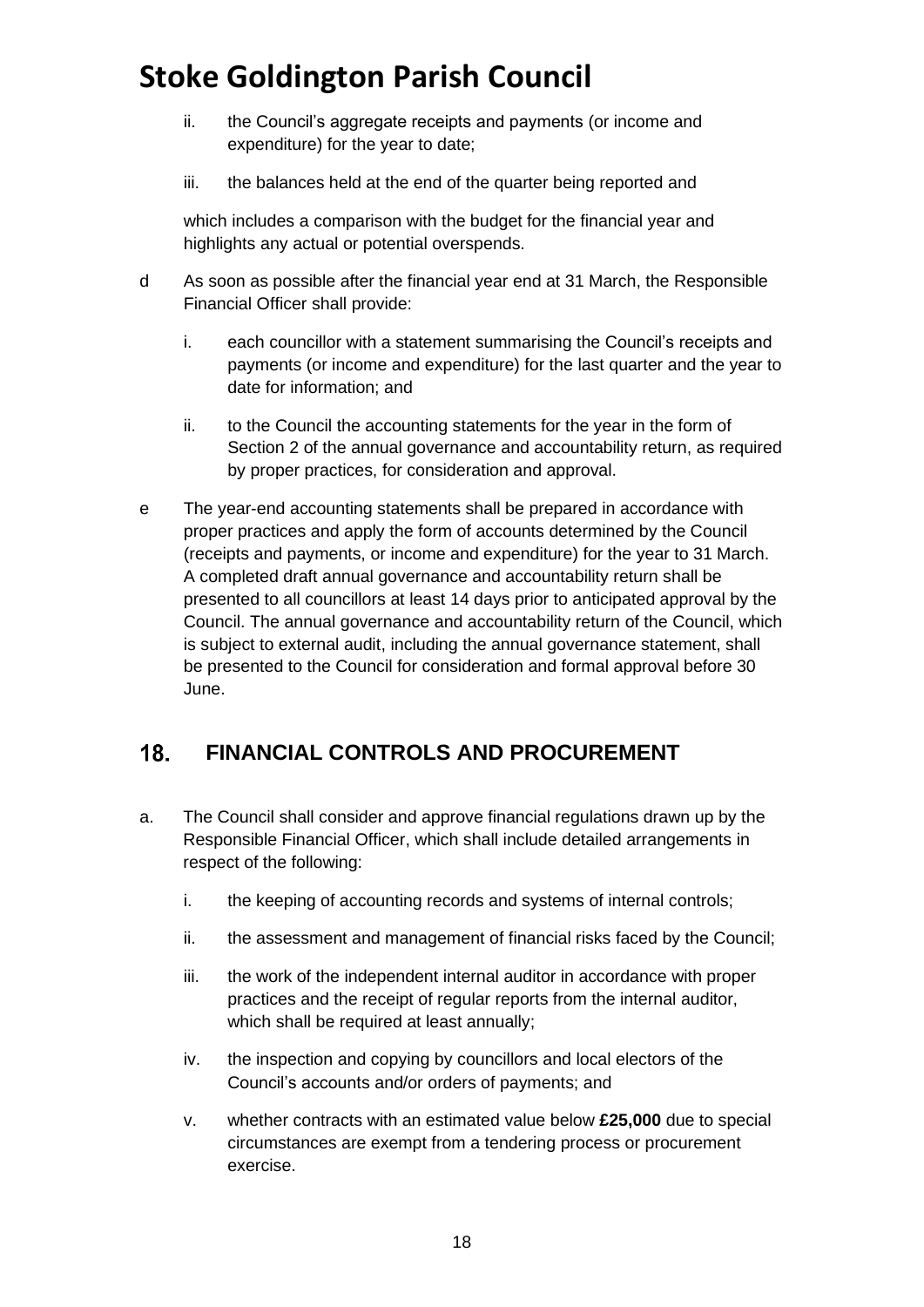- b. Financial regulations shall be reviewed regularly and at least annually for fitness of purpose.
- c. **A public contract regulated by the Public Contracts Regulations 2015 with an estimated value in excess of £25,000 but less than the relevant thresholds referred to in standing order 18(f) is subject to the "light touch" arrangements under Regulations 109-114 of the Public Contracts Regulations 2015 unless it proposes to use an existing list of approved suppliers (framework agreement).**
- d. Subject to additional requirements in the financial regulations of the Council, the tender process for contracts for the supply of goods, materials, services or the execution of works shall include, as a minimum, the following steps:
	- i. a specification for the goods, materials, services or the execution of works shall be drawn up;
	- ii. an invitation to tender shall be drawn up to confirm (i) the Council's specification (ii) the time, date and address for the submission of tenders (iii) the date of the Council's written response to the tender and (iv) the prohibition on prospective contractors contacting councillors or staff to encourage or support their tender outside the prescribed process;
	- iii. the invitation to tender shall be advertised in a local newspaper and in any other manner that is appropriate;
	- iv. tenders are to be submitted in writing in a sealed marked envelope addressed to the Proper Officer;
	- v. tenders shall be opened by the Proper Officer in the presence of at least one councillor after the deadline for submission of tenders has passed;
	- vi. tenders are to be reported to and considered by the appropriate meeting of the Council or a committee or sub-committee with delegated responsibility.
- e. Neither the Council, nor a committee or a sub-committee with delegated responsibility for considering tenders, is bound to accept the lowest value tender.
	- f. **Where the value of a contract is likely to exceed the threshold specified by the Office of Government Commerce from time to time, the Council must consider whether the Public Contracts Regulations 2015 or the Utilities Contracts Regulations 2016 apply to the contract and, if either of those Regulations apply, the Council must comply with procurement rules. NALC's procurement guidance contains further details.**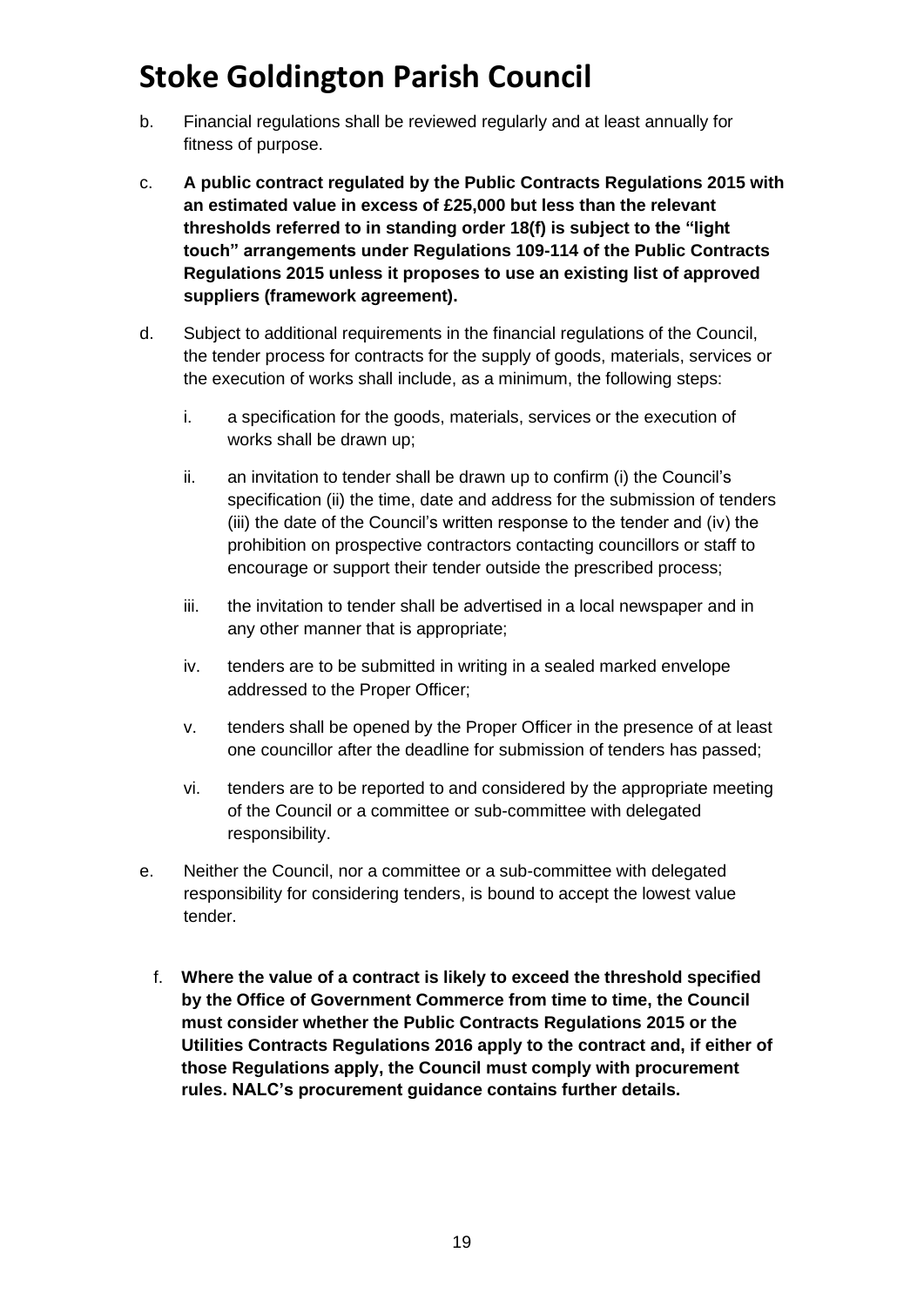### <span id="page-19-0"></span>19. **HANDLING STAFF MATTERS**

- a A matter personal to a member of staff that is being considered by a meeting of Council OR the a committee] OR the a sub-committee is subject to standing order 11.
- b Subject to the Council's policy regarding absences from work, the Council's most senior member of staff shall notify the chair of the committee OR the subcommittee] or, if he/she/they is not available, the vice-chair (if there is one) of the committee OR the sub-committee of absence occasioned by illness or other reason and that person shall report such absence to the committee OR the sub-committee at its next meeting.
- c The chair of the committee OR the sub-committee or in his absence, the vicechair shall upon a resolution conduct a review of the performance and annual appraisal of the work of the member of staff's job title. The reviews and appraisal shall be reported in writing and are subject to approval by resolution by the committee OR the sub-committee.
- d Subject to the Council's policy regarding the handling of grievance matters, the Council's most senior member of staff (or other members of staff) shall contact the chair of the committee OR the sub-committee] or in his absence, the vicechair of the committee OR the sub-committee in respect of an informal or formal grievance matter, and this matter shall be reported back and progressed by resolution of the committee OR the sub-committee.
- e Subject to the Council's policy regarding the handling of grievance matters, if an informal or formal grievance matter raised by the member of staff's job title relates to the chair or vice-chair of the committee OR the sub-committee, this shall be communicated to another member of the committee OR the subcommittee, which shall be reported back and progressed by resolution of the committee OR the sub-committee.
- f Any persons responsible for all or part of the management of staff shall treat as confidential the written records of all meetings relating to their performance, capabilities, grievance or disciplinary matters.
- g In accordance with standing order 11(a), persons with line management responsibilities shall have access to staff records referred to in standing order 19(f).

#### <span id="page-19-1"></span> $20.$ **RESPONSIBILITIES TO PROVIDE INFORMATION**

*See also standing order 21.*

a **In accordance with freedom of information legislation, the Council shall publish information in accordance with its publication scheme and**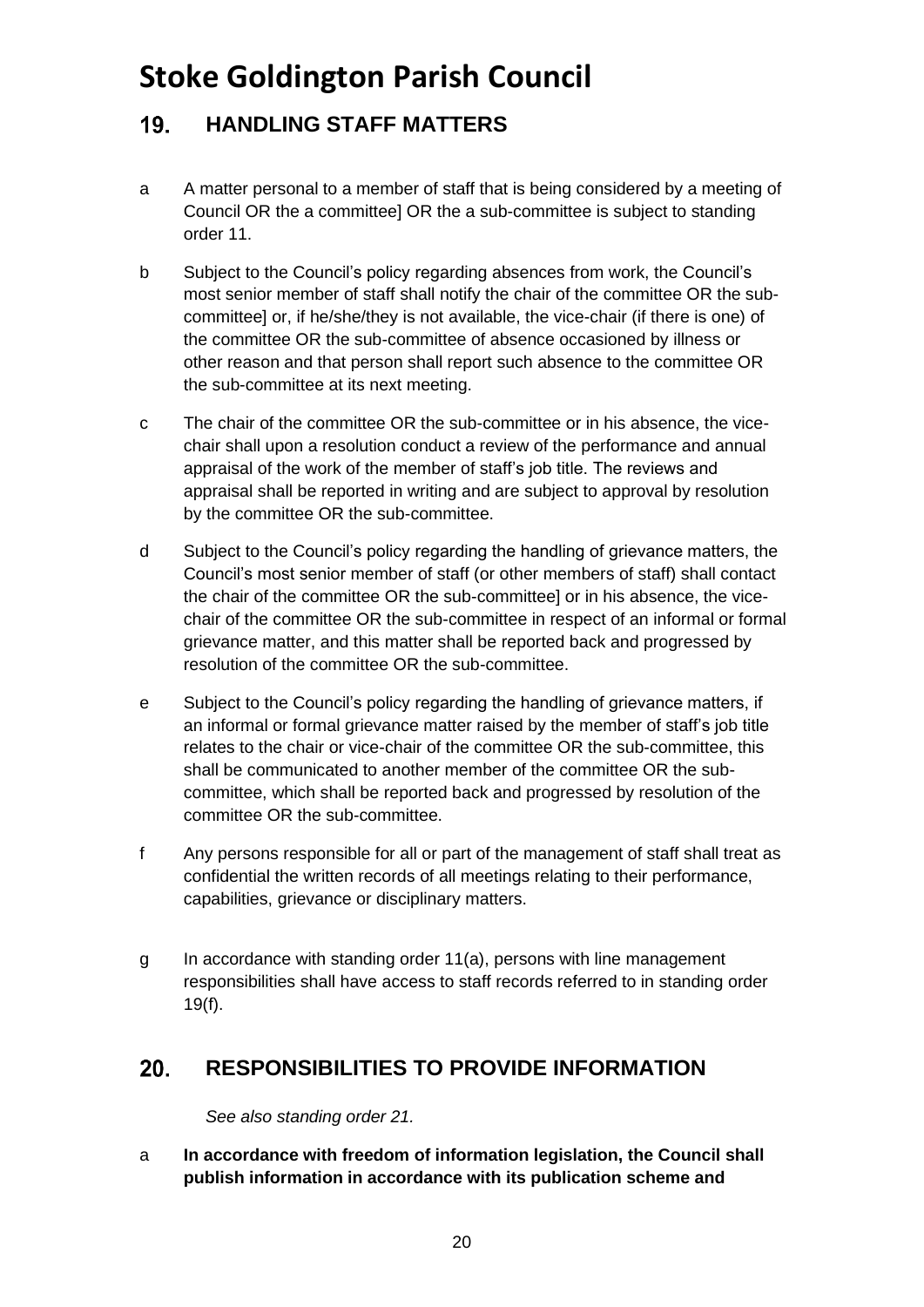**respond to requests for information held by the Council.**

b. [*If gross annual income or expenditure (whichever is higher) does not exceed £25,000*] **The Council shall publish information in accordance with the requirements of the Smaller Authorities (Transparency Requirements) (England) Regulations 2015.**

OR

*If gross annual income or expenditure (whichever is the higher) exceeds £200,000* **The Council, shall publish information in accordance with the requirements of the Local Government (Transparency Requirements) (England) Regulations 2015**.

### <span id="page-20-0"></span> $21.$ **RESPONSIBILITIES UNDER DATA PROTECTION LEGISLATION**

The Council may appoint a Data Protection Officer.

- a **The Council shall have policies and procedures in place to respond to an individual exercising statutory rights concerning his personal data.**
- b **The Council shall have a written policy in place for responding to and managing a personal data breach.**
- c **The Council shall keep a record of all personal data breaches comprising the facts relating to the personal data breach, its effects and the remedial action taken.**
- d **The Council shall ensure that information communicated in its privacy notice(s) is in an easily accessible and available form and kept up to date.**
- e **The Council shall maintain a written record of its processing activities.**

#### <span id="page-20-1"></span> $22.$ **RELATIONS WITH THE PRESS/MEDIA**

a Requests from the press or other media for an oral or written comment or statement from the Council, its councillors or staff shall be handled in accordance with the Council's policy in respect of dealing with the press and/or other media.

#### <span id="page-20-2"></span>**EXECUTION AND SEALING OF LEGAL DEEDS**   $23.$

a A legal deed shall not be executed on behalf of the Council unless authorised by a resolution.

**Subject to standing order 23(a), any two councillors may sign, on behalf of the Council, any deed required by law and the Proper Officer shall**